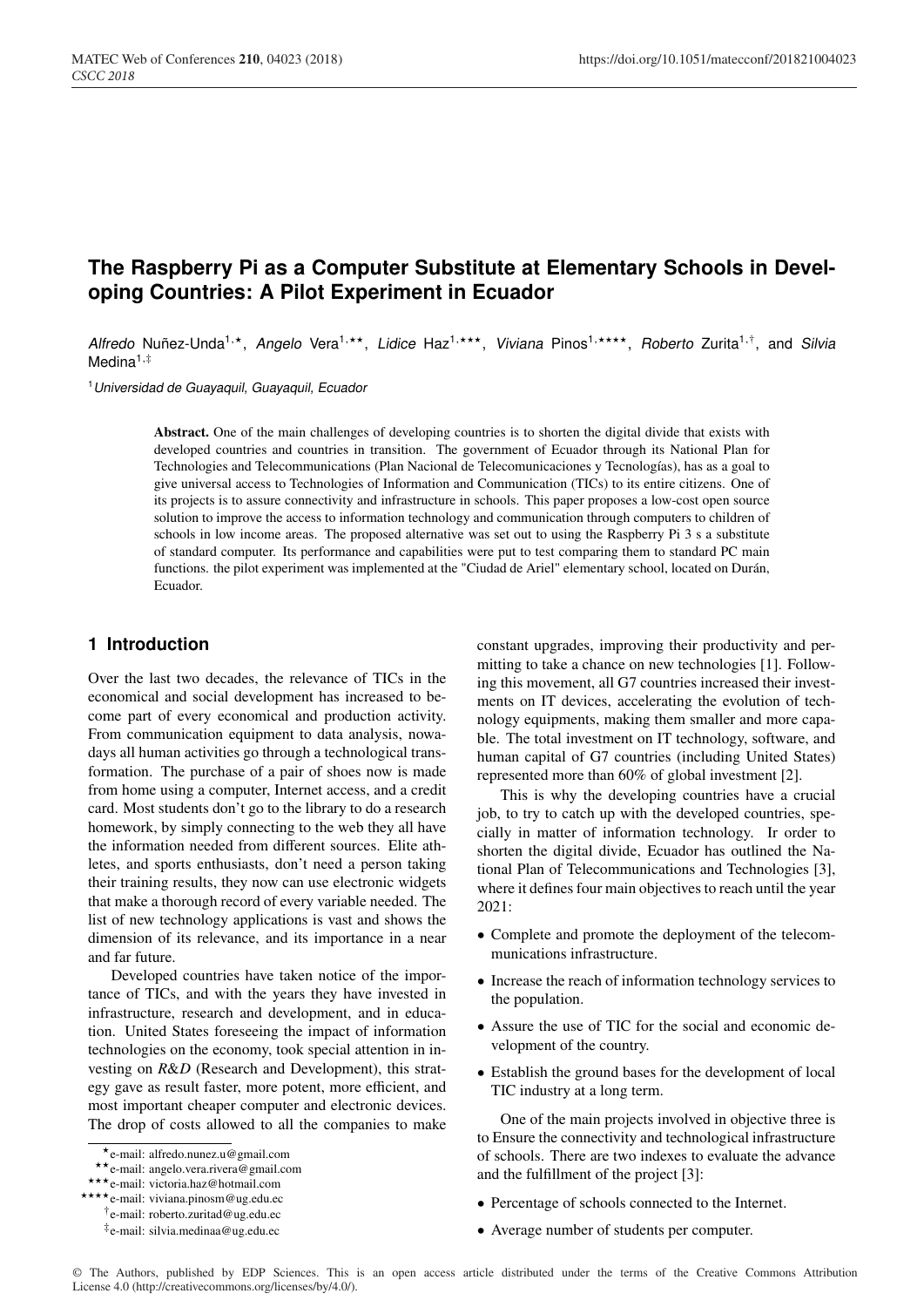At the beginning of the project the values of the indexes chosen were 30% for the percentage of schools with Internet connection, and 30 is the average number of students per computer. The target at the end of the project is to have a 75% of schools with Internet connection and an average of 25 students per computer.

With the target for the average number of students per computer still far away from the average from developed countries (between one and three students per computer) a better use of government resources needs to be developed, in order to have more computers with no alteration of the project budget. In the following sections we make a review of the Raspberry PI 3 device, its operation system and basic programs. Later we present a review of projects in different developing countries through the world where a similar approach has been proposed. Later we present our pilot project, a comparison with a standard computer based project, and the results of the tests and first impressions of children that interacted with the computers.

# **2 The Raspberry PI**

The Raspberry Pi are single board, high performance computers, developed by the Raspberry Pi Foundation, with its headquarters located at united Kingdom. The main goal of the Raspberry Pi Foundation is to provide lowcost computers with a high performance, and by this helping more people access computing and digital making [4]. The model used for the pilot project is the Raspberry Pi 3 Model B, shown in Fig. 1. The main characteristics are showed in Table 1.



Figure 1. Raspberry Pi 3 Model B

According to our focus group, most children have worked previously with a computer (81%). For this reason, and to make the experience as familiar as possible for the students, the desktop of the Raspbian operating system was set to appear just as a regular Windows desktop. Once children have accustomed to the new system, teachers can encourage to the students to go beyond the standard and learn the options an open source operating system have.

|  |  |  |  | <b>Table 1.</b> Raspberry Pi 3 Model B Characteristics |
|--|--|--|--|--------------------------------------------------------|
|--|--|--|--|--------------------------------------------------------|

| Components          | Description                       |  |
|---------------------|-----------------------------------|--|
| <b>CPU</b>          | <b>Ouad-core Cortex A7 900MHz</b> |  |
| Video card          | Video core IV double nucleus      |  |
| Network port        | 1 Gigabit - Ethernet              |  |
| <b>USB</b> Port     | 4 ports USB 2.0                   |  |
| Media ports         | 1 pole stereo port                |  |
| $I/O$ port          | 40 pin extended GPIO              |  |
| HD media port       | 1 port HDMI 1.5                   |  |
| Media I/O interface | 1 CSI camera port                 |  |
|                     | 1 DSI Display port                |  |
| Memory port         | Micro SD slot                     |  |
| Power outlet        | 5 <i>Volts</i> at 3 <i>mA</i>     |  |
| Wireless Comm port  | <b>Bluetooth</b>                  |  |
|                     | WIFI 802.11b/g/n                  |  |

### **3 Related Work**

#### **3.1 One Laptop Per Child (OLPC)**

One Laptop per child (OLPC) is a non-profit organization founded in 2005 by Massachusetts Institute of Technology Professor Nicholas Negroponte. The organization's original vision was to provide a low cost, low power, connected laptop to poor children in order to create education opportunities for them. Initially, the project mobilized a lot of energy and resources around the idea receiving support from United Nations, different governments around the globe, social leaders and technological companies with strong social preoccupations. According to their founders, the project had the potential to eliminate the digital divide between rich and poor children and eventually change the world.

The project centers its vision around five key principles:

- Kids keep the laptops, so they can use then at school or home anytime.
- Focus on early education, the laptop will be used by children between 6 and 12 years old.
- Large number of production, so the product can have a big penetration on communities and everyone gets one.
- Kids have a connection to the Internet, so they can access information and have more learning opportunities.
- Laptop is based on free and open source software, so it can expand to the needs of the child very easily and at low cost.

After some design and production issues that included not properly working technology, quality concerns and final price; the first OLPC prototype was launched in 2007, one year later than the planned date. The prototype was called XO-1 and despite the original energy and excitement once built upon the project, it had modest production numbers securing only few deals around the world. In the upcoming years, many companies such as INTEL, Motorola and Asus also launched low cost laptops taking the same concept and targeting the same market as OLPC's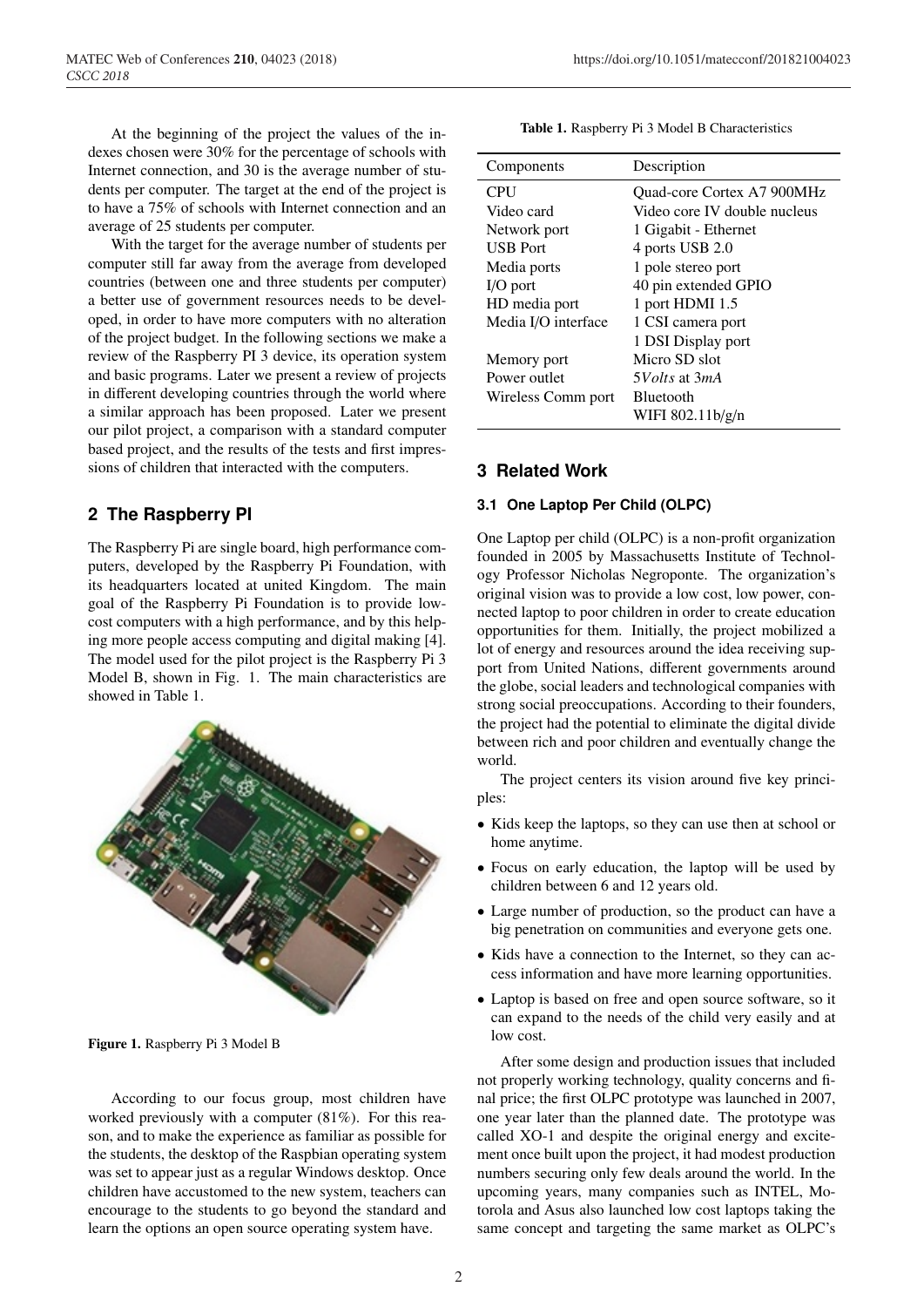XO-1 but outperforming the device by a long stretch especially in the technological department.

Even though its original promise of delivering a collaborative, joyful and self-empowering machine for hundred dollars or less, the project fell short of its own expectations. Delivery delays, design and quality issues, competition, final price and very modest production numbers diluted the excitement to the point that the original cofounder team with Professor Negroponte at its head, left the organization in 2012. As of today, OLCP still tries to commit to its mission with a whole new team, a new business model, a few spotted successes but overall very poor results.



Figure 2. OLPC XO-1 laptop launched in 2007.

#### **3.2 Raspberry Pi Labs in West Africa**

A not-for-profit project "initiation aux TIC" (IniTIC) initiated the promotion of low cost, low power consumption, low maintenance computer labs in rural schools located in Togo, West Africa. According to DOminique Laloux, one of the project promoters, until 2012 75% of teachers of the area had never used a computer [5]. Since then, IniTIC installed 3 computer labs through the rural region of Togo [6]. In Kuma Tokpli in 2012, as shown in Fig. 2. At the Middle School (CEG) of Kuma Adamé in 2014, and at the Collège Polyvalent Saint-Esprit (a M/HS) in Kpalimé in 2016, as shown in Fig. 3.

According to the project group and the experience of getting to work three computer labas, a computer lab equipped with nano-computers (such as the Raspberry Pi) can be an attractive, affordable and a reliable solution to the scarcity of resources in some schools around the world.

# **4 Our Pilot Project**

#### **4.1 Pilot Experiment**

The experiment was implemented at the "Ciudad de Ariel" elementary school. For the task the school facilitated us



Figure 3. Kpalimé, initial teachers training (summer 2016).

the acces to their only computer lab, provided with 10 standard computers with Windows 7 operating system. The test was made with two Raspberry Pi 3 model B, each one with a monitor, mouse, keyboard, speakers and Internet connection. The first activity was to let children to experiment with the equipment, giving them the liberty to interact according tho their knowledge and their curiosity [7]. Students rapidly adapted their previous knowledge to the options available in the desktop, as shown in fig. 4.



Figure 4. Sudents of "Ciudad de Ariel" Elementary School interacting with the Raspberry Pi nano-computer.

The second activity was to introduce the students to a complete new experience, by teaching them a small programming activity usig the open source tool Scratch. By using this animated and child design learning tool, students of elementary schools can develop logic concepts that are basic for developing coding capabilities. The reactions of the children were more than positive. The curious nature of a child allows them to adapt under new forms of learning. The coding activity was an important experiment, to look how children with none experience on programming activities react, activity cataloged as one of the most important skills facing the future [8].